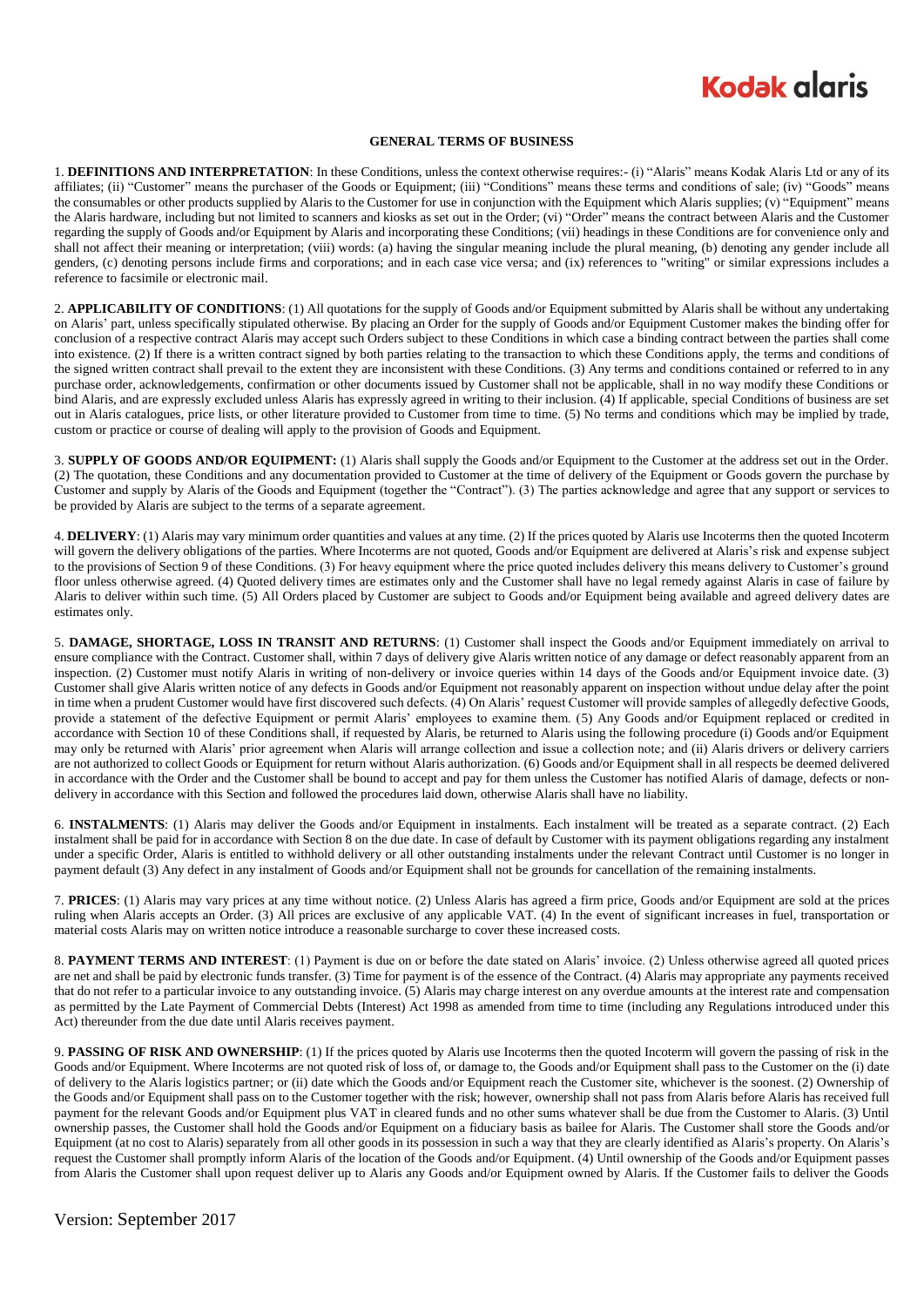

and/or Equipment Customer irrevocably authorizes Alaris and its representatives to enter any premises where Alaris reasonably believes the Goods and/or Equipment to be situated to repossess them at the Customer's expense.

10. **WARRANTY**: (1) Alaris warrants that (i) it has the right to sell the Goods and/or Equipment to the Customer; and (ii) at the time of delivery to the Customer location, the Goods and/or Equipment shall materially correspond with their specification and be free from defects in material and workmanship for a period of twelve (12) months from the handover of the relevant Goods and/or Equipment to Customer except to the extent otherwise agreed in writing with Alaris. (2) All warranties, conditions or other terms (whether express or implied by statute, common law or arising from conduct or a previous course of dealing or trade custom or usage) as to quality, fitness for any particular purpose, merchantability, are to the fullest extent permitted by law, excluded from the Contract. (3) Subject to any exclusions of Alaris' liability for defects pursuant to these Conditions, in case of any warranty claims by Customer due to delivery of defective Goods/Equipment by Alaris, Alaris shall only be obliged to, at its discretion, repair, replace or credit to Customer the full price paid for the Goods and/or Equipment that directly gave rise to the relevant warranty claim and any other claims by Customer. In particular, any liability of Alaris for minor defects (i.e. defects not materially impairing the use of the relevant Goods and/or Equipment by Customer) shall be excluded. (4) Alaris's warranty shall not apply in relation to any defect arising from fair wear and tear, the acts, omissions, negligence or defaults of the Customer or the Customer's employees or agents, failure to comply with operating instructions or other recommendations of Alaris as to the storage, handling and/or use of the Goods or Equipment, wilful damage, use not in accordance with the purpose for which they were designed, abnormal working conditions, misuse or alteration or repair of the Goods or Equipment other than by persons authorised by Alaris. (5) The rights of Customer hereunder are not transferable.

11. **LIMITATION OF LIABILITY**: (1)If not expressly provided for otherwise in these Conditions, in no event, whether in contract, tort (including in either case negligence), misrepresentation (other than fraudulent misrepresentation), breach of statutory duty or otherwise pursuant to the Contract, shall Alaris be liable for any loss of profits, anticipated savings, revenue, business, loss or corruption of data, loss of use, loss of goodwill, loss due to delay or any indirect or consequential loss or damage whatsoever. (2) Alaris' sole liability for breach of the warranty set out in Section 10 above, is, at Alaris' option, limited to the repair, replacement or crediting of the full price paid for the Goods and/or Equipment that directly gave rise to the claim. (3) Subject to (1) and (2), Alaris' aggregate liability for all other claims, whether in contract, tort (including in either case negligence), misrepresentation (other than fraudulent misrepresentation), breach of statutory duty or otherwise pursuant to the Contract, shall be limited to the net price paid by the Customer for the specific Goods and/or Equipment giving rise to the claim. (4) Nothing in the Contract shall be deemed to exclude or limit Alaris' liability in respect of: (i) Loss or damage caused by wilful intent or gross negligence of Alaris or Alaris' officers, employees, agents or contractors; (ii) Injuries to or death of any person, caused by Alaris or Alaris' officers, employees, agents or contractors; or (iii) any other liability which cannot be excluded at law. (5) Any claim for loss or damages, except a claim for damages arising out of (4) must be notified to Alaris within twelve (12) months as from the date on which the damage was caused, failing which such claim is deemed to be waived.

12. **SAFETY INFORMATION**: (1) Where the Goods and/or Equipment are for use by the Customer in a business environment or are for resale, to a subsequent purchaser, Customer shall ensure that all safety information relating to the Goods and/or Equipment provided by Alaris is passed to the Customer's employees and/or end user purchasers. (2) The Customer shall not alter, mask or remove any safety information from the Goods or Equipment.

13. **LIMITATION:** (1) Customer shall comply with all laws, regulations and rules administered by any governmental authority, agency, regulatory body or other entity exercising regulatory powers or functions, including but not limited to the United Nations Security Council, the United States of America, the United States Department of the Treasury's Office of Foreign Assets Control ("OFAC"), the United States Department of State, the European Union, the United Kingdom, Her Majesty's Treasury, Hong Kong, the Hong Kong Monetary Authority or other sanctions authority, imposing trade, economic or financial sanctions or trade embargoes ("Economic Sanctions Laws"). (2) Customer agrees that it shall not, and shall not permit any third parties to, directly or indirectly, participate in any transaction involving: (i) any country, territory or other jurisdiction that is subject to any Economic Sanctions Laws; (ii) any person that is the target or subject of any Economic Sanctions Laws; or (iii) any violation of any Economic Sanctions Laws. Without limiting the generality of the forgoing, Customer shall not, and shall not permit any third parties to, directly or indirectly, export, re-export, transship, release or otherwise deliver any products sold under this Agreement, or any portion thereof, to any country or other jurisdiction that is subject to, or in any way which is prohibited by, any Economic Sanctions Laws. (3) Without limiting the foregoing, Customer expressly acknowledges that it shall not order, trade, sell, otherwise dispose or engage in any economic activity relating to Alaris Goods and/or Equipment either directly or indirectly in: (i) Iran; (ii) Sudan; (iii) North Korea; (iv) Syria; (v) Cuba; (vi) Belarus; (vii) Zimbabwe; (viii) Myanmar (Burma); (ix) the Crimea and Sevastopol Regions (Ukraine); and (x) the military/defence/energy sectors in Russia.

14. **FIRMWARE:** (1) In relation to any Alaris firmware supplied as part of the Goods or Equipment ("Firmware"), Alaris grants to Customer a non-exclusive, non-transferrable licence to use the Firmware only as part of the Goods and/or Equipment. (2) Customer shall not: (i) copy (except to the extent permissible under applicable law which is not capable of exclusion by contract), reproduce, translate, adapt, vary or modify the Firmware; or (ii) attempt to use the Firmware with any products other than the Goods or Equipment. (3) The licence granted under this Section 14 does not grant any automatic rights to obtaining future updates, upgrades or supplements of the Firmware. If updates, upgrades or supplements of the Firmware are provided, use is governed by these Conditions as amended from time to time. (4) Alaris may make use of third party software in the Firmware and Customer acknowledges that notwithstanding the foregoing, use of some third party materials may be subject to other terms and conditions. (5) Any additional software supplied to be used with the Goods and/or Equipment shall be subject to the terms of an Alaris License Agreement in which case the license terms and conditions shall apply to such software.

15. **INTELLECTUAL PROPERTY**: (1) All intellectual property rights meaning all inventions, patents, registered designs, design rights, database rights, copy rights, know-how, trademarks, trade secrets and all other intellectual property rights, and the applications for any of the same and any rights or forms of protection of a similar nature and having equivalent or similar effect to any of them which may subsist anywhere in the world ("Intellectual Property Rights") associated with or relating to the Goods and/or Equipment belong to Alaris and its licensors and Customer shall not acquire any rights, title or interest in such Intellectual Property Rights. (2) The Customer is not entitled to exercise and shall not purport to be entitled to exercise any rights, powers, privileges and immunities conferred on the proprietor of any Intellectual Property Rights subsisting in or associated with the Goods and/or Equipment, including the right to sue for damages or other remedies in respect of any infringement. (3) Customer shall keep confidential and not disclose to third party's information, drawings, designs or manuals received from Alaris in relation to an Order or the Goods and/or Equipment and either marked as "confidential" or "proprietary" or which should reasonably be considered to be confidential.

16. **INDEMNIFICATION:** (1) Customer shall (i) not cause or permit any third party to cause any damage or endanger the Intellectual Property Rights of Alaris; and (ii) without prejudice t any other rights of Alaris, indemnify Alaris for any loss suffered by Alaris by reason of any use by Customer, Customer's employees, agents or customers, of Intellectual Property Rights of Alaris other than in accordance with the Contract. (2) Customer shall without prejudice to any other rights of Alaris, indemnify Alaris for any loss suffered by Alaris, howsoever arising, by reason of Customer's breach of its obligations pursuant to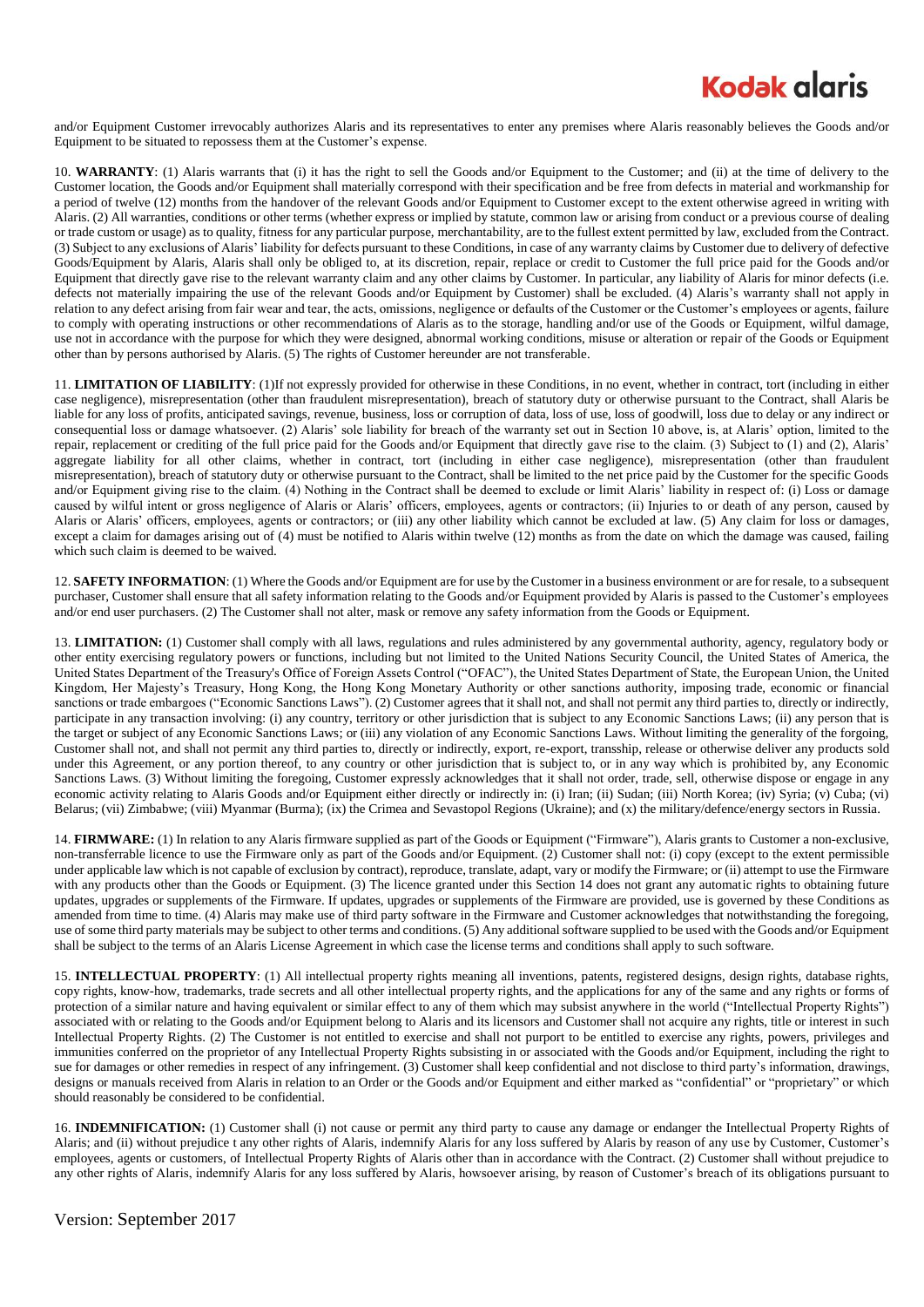## **Kodak alaris**

Section 6 above. (3) In the event of a claim, or notification of an intention to make a claim, which may reasonably be considered likely to give rise to a liability under this indemnity ("Claim"), Customer shall: (i) as soon as reasonably practicable, give written notice of the Claim to Alaris specifying the nature of the Claim in reasonable detail; and (ii) not make any admission of liability, agreement or compromise in relation to the Claim. (4) Customer shall not, except with the prior written consent of Alaris, consent to entry of any judgment or enter into any settlement that does not include as an unconditional term the giving by the claimant or plaintiff to Alaris and its affiliates a release from all liability and blame with respect to the Claim.

17. **CONFIDENTIAL INFORMATION.** (1) All non-public, confidential or proprietary information of Alaris, including but not limited to, specifications, samples, patterns, designs, plans, drawings, documents, data, business operations, pricing, discounts or rebates, disclosed by Alaris in connection with the Contract, whether disclosed orally or disclosed or accessed in written, electronic or other form or media, and whether or not marked, designated or otherwise identified as "confidential," shall be deemed to be confidential, to be used solely for the purpose of performing under the Contract and may not be disclosed or copied unless authorized in advance by Alaris in writing. (2) Upon Alaris' request, Customer shall promptly return all documents and other materials received from Alaris and delete any copies made thereof. (3) Alaris shall be entitled to apply for injunctive relief for any violation of this Section. (4) This Section does not apply to information that is: (i) in the public domain; (ii) known to Customer at the time of disclosure; (iii) rightfully obtained by Customer on a nonconfidential basis from a third party; or (iv) is required to be disclosed by any applicable law or by order of any Court of competent jurisdiction or any government body, agency or regulatory body, provided that the receiving party shall use all reasonable endeavours to give the disclosing party as much written notice of the disclosure as it reasonably can to enable the disclosing party to seek a protective order or other action protecting the confidential information from disclosure.

18. **DATA PROTECTION**: (1) Each party will comply with its obligations in terms of laws and regulations relating to the protection or disclosure of personal data, sensitive data, or such other data which is deemed to be 'personal' pursuant to applicable data protection law in force from time to time. (2) Each party shall indemnify, defend and hold the other party harmless against claims resulting from or in connection with the indemnifying party's non-observance or insufficient observance of such obligations or any of its obligations in this Section 18.

19. **TERMINATION**: (1) Without prejudice to its other rights, Alaris may terminate the Contract immediately by written notice to the Customer in the event that (i) the Customer fails to pay any sums due under and in accordance with the terms of this Contract; (ii) the Customer breaches any terms of the Contract; (iii) the Customer is unable to pay its debts as they fall due, passes a resolution for winding up (other than for the purposes of a solvent amalgamation or reconstruction) or if a court of competent jurisdiction makes an order to that effect, enters into a receivership or liquidation or otherwise ceases to carry on business or an analogous event occurs to Customer in any jurisdiction; (iv) there is an event pursuant to Section 22 (7) where such event has persisted for more than 14 days; or (v) pursuant to Section 20 (2). (2) On termination for whatever reason, Alaris shall be entitled to de-install and remove any Equipment belonging to it from the Customer's possession at the Customer's expense. Customer shall render all assistance necessary relating to the de-installation and removal and shall be liable to Alaris for any reasonable costs incurred. Furthermore, Customer is obliged to return all benefits conferred upon Customer under the terminated Contract to Alaris and compensate Alaris for any damages resulting from the termination of the Contract by Alaris. Customer shall render all assistance necessary relating to the de-installation and removal and shall be liable to Alaris for any reasonable costs incurred.

20. **MAJOR BUSINESS CHANGE**: (1) If in the reasonable opinion of Alaris there is or is likely to be a major change in the business operations of Alaris which has or could have an adverse impact on the viability of the provision of the Goods and/or Equipment to be supplied to the Customer ("Major Business") Change"), Alaris may notify the Customer and Alaris and the Customer must meet and discuss in good faith whether the provisions of any agreement between Alaris and the Customer need to be varied. (2) In the event that the parties cannot agree in good faith on such contract variations within a period of 30 days, then either party has the right to terminate the Contract between them. (3) Unless otherwise agreed by Alaris and the Customer in writing, the rights and obligations of the parties which have arisen prior to termination shall not be affected and shall stay in full force and effect. For the avoidance of doubt, with effect from the date of termination, Alaris shall have no obligation to supply or deliver any Goods and/or Equipment under the relevant Contract anymore. (4) Neither party will be entitled to claim or receive compensation from the other party.

21. **ANTI-BRIBERY:** (1) In this Section, Anti-Bribery Laws means any anti-corruption, anti-bribery or anti-kickback laws or regulations of the laws in the country where the Goods and/or Equipment are being provided (the "Country Laws"), the Bribery Act and/or the FCPA; Associated Person means in relation to any entity, a person who (by reference to all the relevant circumstances) provides Goods and/or Equipment for or on that entity's behalf in any capacity and including, without limitation, employees, agents, subsidiaries, representatives and subcontractors; Bribery Act means the UK Bribery Act 2010 (as amended from time to time); and FCPA means the US Foreign Corrupt Practices Act 1977 (as amended from time to time). (2) Customer shall not, and shall procure that its Associated Persons do not, in connection with the performance of its obligations under the Contract, engage in any activity which (i) constitutes an offence under Country Laws; (ii) would constitute an offence under the FCPA if it were carried out in the US; or (iii) would constitute an offence under the Bribery Act if it were carried out in the UK. (3) Breach of this Section shall constitute a breach not capable of remedy and, without prejudice to any other remedy, entitle Alaris to terminate the Contract immediately. (4) Customer shall from time to time, at the reasonable request and reasonable cost of Alaris: (i) confirm in writing that it has complied with its obligations under this Section and provide any information reasonably requested by Alaris in support of such compliance; and (ii) permit Alaris to have such access to Customer's books, accounts and records (and to take such copies thereof) as reasonably necessary in order to verify compliance with this Section, and to meet with Customers' personnel as are relevant to the Contract to audit such compliance. (5) Customer shall promptly report to Alaris in writing upon becoming aware that it or any of its Associated Persons: (i) have received any request or demand for any undue financial or other advantage in connection with the performance of the Contract; or (ii) are the subject of any actual, pending or threatened police, judicial or regulatory investigation or proceedings in relation to any suspected breach of any Anti-Bribery Laws. (6) Customer shall indemnify Alaris against any losses, liabilities, damages, costs (including but not limited to legal fees) and expenses incurred by, or awarded against Alaris as a result of any breach of this Section by Customer.

22. **MISCELLANEOUS:** (1) Any notices sent to Alaris under these Conditions or any Order shall be sent to the attention of the Legal Department at legal@Kodakalaris.com. (2) Provisions of these Conditions which by their nature should apply beyond their terms will remain in force after any termination or expiration of these Conditions or any Order. (3) If any term, provision or part thereof of these Conditions is invalid, illegal or unenforceable in any jurisdiction, such invalidity, illegality or unenforceability shall not affect any other term or provision of these Conditions or invalidate or render unenforceable such term or provision in any other jurisdiction. The invalid or unenforceable provision shall be replaced by a provision which comes closest to the economic effect of the invalid/unenforceable provision. (4) No waiver of any of the provisions of these Conditions or under any Order is effective unless explicitly set forth in writing and signed by Alaris. (5) No failure to exercise, or delay in exercising, any right, remedy, power or privilege arising from these Conditions or any Order operates, or may be construed, as a waiver thereof. No single or partial exercise of any right, remedy, power or privilege hereunder precludes any other or further exercise thereof or the exercise of any other right, remedy, power or privilege. (6) Customer shall not assign, transfer, delegate or subcontract any of its